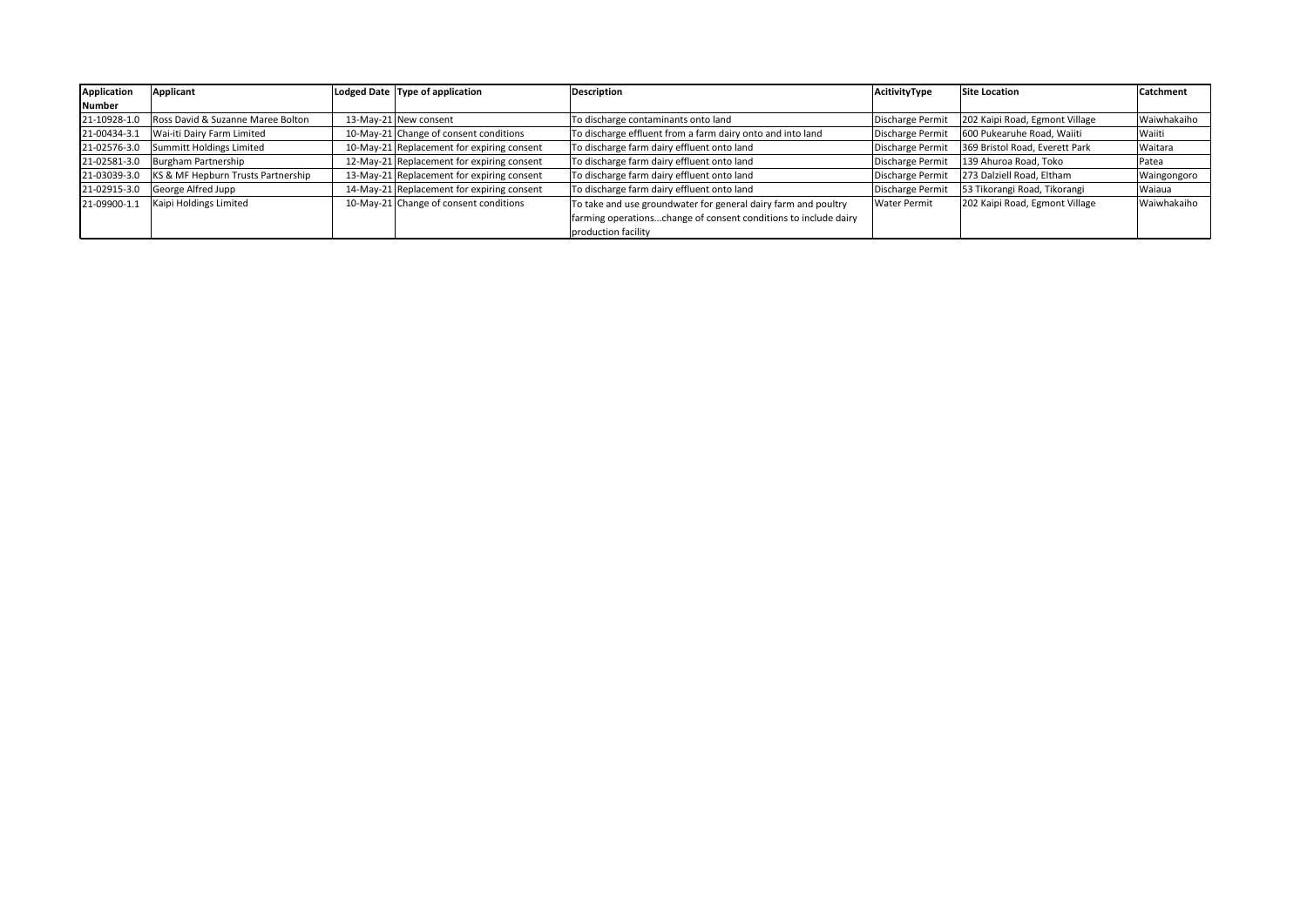| Appliation    | Applicant<br><b>Lodged Date</b>                      |           | Type of application                        | Description                                | <b>Activity Type</b> | <b>Site Location</b>           | Catchment  |
|---------------|------------------------------------------------------|-----------|--------------------------------------------|--------------------------------------------|----------------------|--------------------------------|------------|
| <b>Number</b> |                                                      |           |                                            |                                            |                      |                                |            |
|               | 21-02633-3.0 The Hardcase Family Trust               |           | 17-May-21 Replacement for expiring consent | To discharge farm dairy effluent onto land | Discharge Permit     | 195 Durham Road Lower, Norfolk | Waitara    |
|               | 21-03566-3.0 Wilfred Mathens Riepen                  | 17-Mav-21 | Replacement for expiring consent           | To discharge farm dairy effluent onto land | Discharge Permit     | 100 Upper Puniho Road, Newall  | Waiweranui |
|               | 21-02514-3.0 Frederick Charles & Judith Anne Perrett |           | 19-May-21 Replacement for expiring consent | To discharge farm dairy effluent onto land | Discharge Permit     | 281 Cross Road, Te Popo        | Waitara    |
|               | 21-02403-3.0 Fabco Enterprises Limited               | 20-May-21 | Replacement for expiring consent           | To discharge farm dairy effluent onto land | Discharge Permit     | 238 Surrey Road, Tariki        | Waitara    |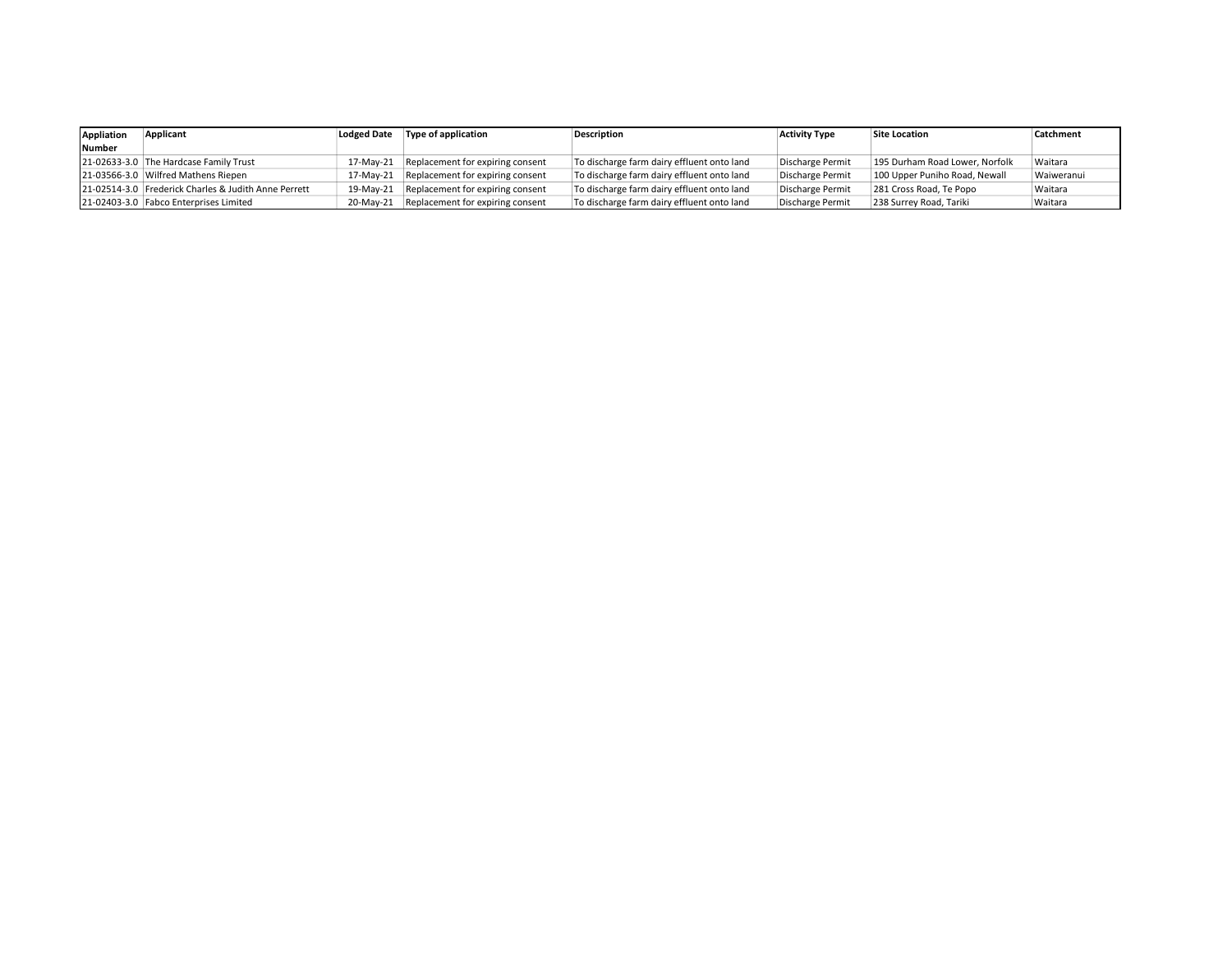| <b>Application</b>      | Applicant                                | LodgedDate Type of application             | <b>Description</b>                                                          | <b>Activity Type</b> | Site location                   | <b>Catchment</b> |
|-------------------------|------------------------------------------|--------------------------------------------|-----------------------------------------------------------------------------|----------------------|---------------------------------|------------------|
| <b>Number</b>           |                                          |                                            |                                                                             |                      |                                 |                  |
|                         | 21-02276-3.0 Blandyco Trusts Partnership | 25-May-21 Replacement for expiring consent | To discharge farm dairy effluent onto land                                  | Discharge Permit     | 230 Tariki Road, Tariki         | Waitara          |
|                         | 21-03590-3.0 Pineridge Partnership       | 26-May-21 Replacement for expiring consent | To discharge farm dairy effluent onto land, and until 1 December XXXX after | Discharge Permit     | 351 Raupuha Road, Huinga        | Patea            |
|                         |                                          |                                            | treatment in an oxidation pond system and a constructed drain into an       |                      |                                 |                  |
|                         |                                          |                                            | unnamed tributary of the Patea River                                        |                      |                                 |                  |
| 21-01681-4.0 Adon Trust |                                          | 27-May-21 Replacement for expiring consent |                                                                             | Discharge Permit     | 185 Nopera Road, Pihama         | lOuri            |
|                         |                                          |                                            | To discharge farm dairy effluent onto land, and until 1 December XXXX after |                      |                                 |                  |
|                         |                                          |                                            | treatment in an oxidation pond system into the Ouri Stream                  |                      |                                 |                  |
|                         | 21-01939-5.1 Green Acres Trust           | 28-May-21 Replacement for expiring consent | To discharge treated truck washdown water onto land                         | Discharge Permit     | 34 Dudley Road Lower, Inglewood | Waitara          |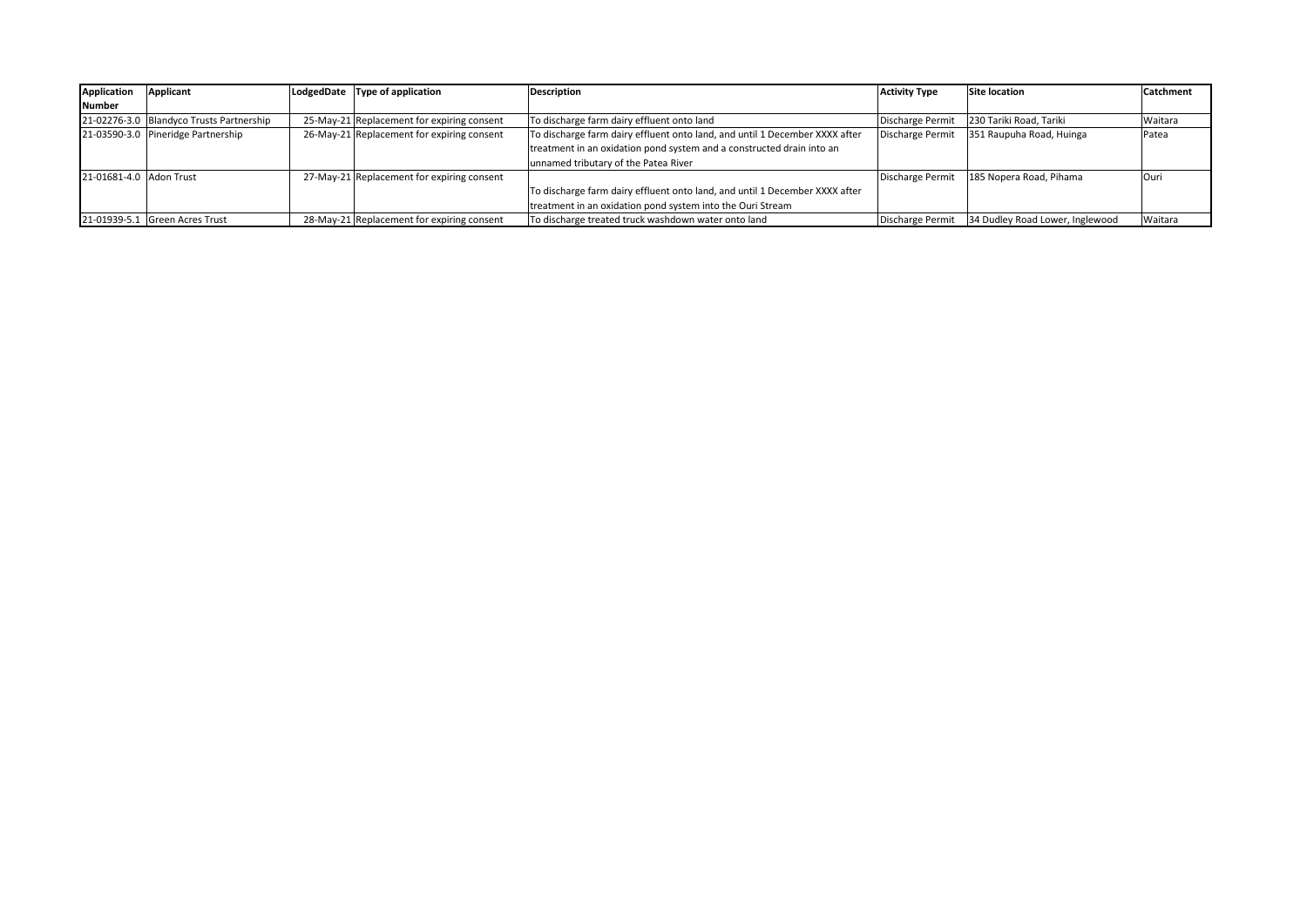| Application   | Applicant                                 | Lodged Date Type of application            | <b>Description</b>                                                               | AcitivityType           | <b>Site location</b>                  | Catchment |
|---------------|-------------------------------------------|--------------------------------------------|----------------------------------------------------------------------------------|-------------------------|---------------------------------------|-----------|
| <b>Number</b> |                                           |                                            |                                                                                  |                         |                                       |           |
| 21-01842-4.0  | Catherine Mullin                          | 31-May-21 Replacement for expiring consent | To discharge farm dairy effluent onto land                                       | Discharge Permit        | 150 Opua Road, Opunake                | Okaweu    |
| 21-03851-3.0  | Suffolk Farm                              | 31-May-21 Replacement for expiring consent | To discharge farm dairy effluent onto land                                       | Discharge Permit        | 469 Norfolk Road Lower, Norfolk       | Manganui  |
|               |                                           |                                            | To discharge farm dairy effluent onto land, and until 1 December XXXX after      |                         |                                       |           |
|               |                                           |                                            | treatment in an oxidation pond system and a wetland into an unnamed              |                         |                                       |           |
| 21-01966-3.0  | Craig & Michelle Jonas                    | 1-Jun-21 Replacement for expiring consent  | tributary of the Makara Stream                                                   | Discharge Permit        | 225-237 Kaimata Road South, Ratapiko  | Waitara   |
|               |                                           |                                            | To discharge farm dairy effluent onto land, and until 1 December XXXX after      |                         |                                       |           |
|               |                                           |                                            | treatment in an oxidation pond system and a constructed drain into an            |                         |                                       |           |
| 21-03507-3.0  | Craig & Michelle Jonas                    | 1-Jun-21 Replacement for expiring consent  | unnamed tributary of the Manganui River                                          | Discharge Permit        | 285 Kaimata Road South, Ratapiko      | Waitara   |
|               |                                           |                                            | To discharge farm dairy effluent onto land and after treatment in an oxidation   |                         |                                       |           |
|               |                                           |                                            | pond system into an unnamed tributary of the Waipuku Stream if the land          |                         |                                       |           |
| 21-02708-3.0  | l Clark Peters Farms Limited              | 2-Jun-21 Replacement for expiring consent  | disposal area is unsuitable for effluent disposal                                | Discharge Permit        | 357 York Road, Midhirst               | Waitara   |
| 21-10931-1.0  | PT & CA Shearer Family Trusts Partnership | 2-Jun-21 New consent                       | To drill and construct a bore                                                    | Land Use Consent        | 80 Monmouth Road. Pembroke            | Patea     |
| 21-00569-4.0  | Apopsis Trust                             | 3-Jun-21 Replacement for expiring consent  | To discharge farm dairy effluent onto land                                       | <b>Discharge Permit</b> | 229 Cross Road, Te Popo               | Waitara   |
|               |                                           |                                            | To discharge farm dairy effluent onto land, and until 1 December XXXX after      |                         |                                       |           |
|               |                                           |                                            | treatment in an oxidation pond system and a constructed wetland into an          |                         |                                       |           |
| 21-02507-3.0  | Murray Nicholls                           | 3-Jun-21 Replacement for expiring consent  | unnamed tributary of the Kurapete Stream                                         | Discharge Permit        | 270 Bristol Road. Everett Park        | Waitara   |
|               |                                           |                                            | To empty farm dairy oxidation ponds by irrigation of effluent onto and into land |                         |                                       |           |
|               |                                           |                                            | throughout the Taranaki regionchange of consent conditions to allow a muck       |                         |                                       |           |
| 21-06060-2.1  | CG Fleming Limited                        | 4-Jun-21 Change of consent conditions      | spreader for solid waste                                                         | Discharge Permit        | Various locations throughout Taranaki | Various   |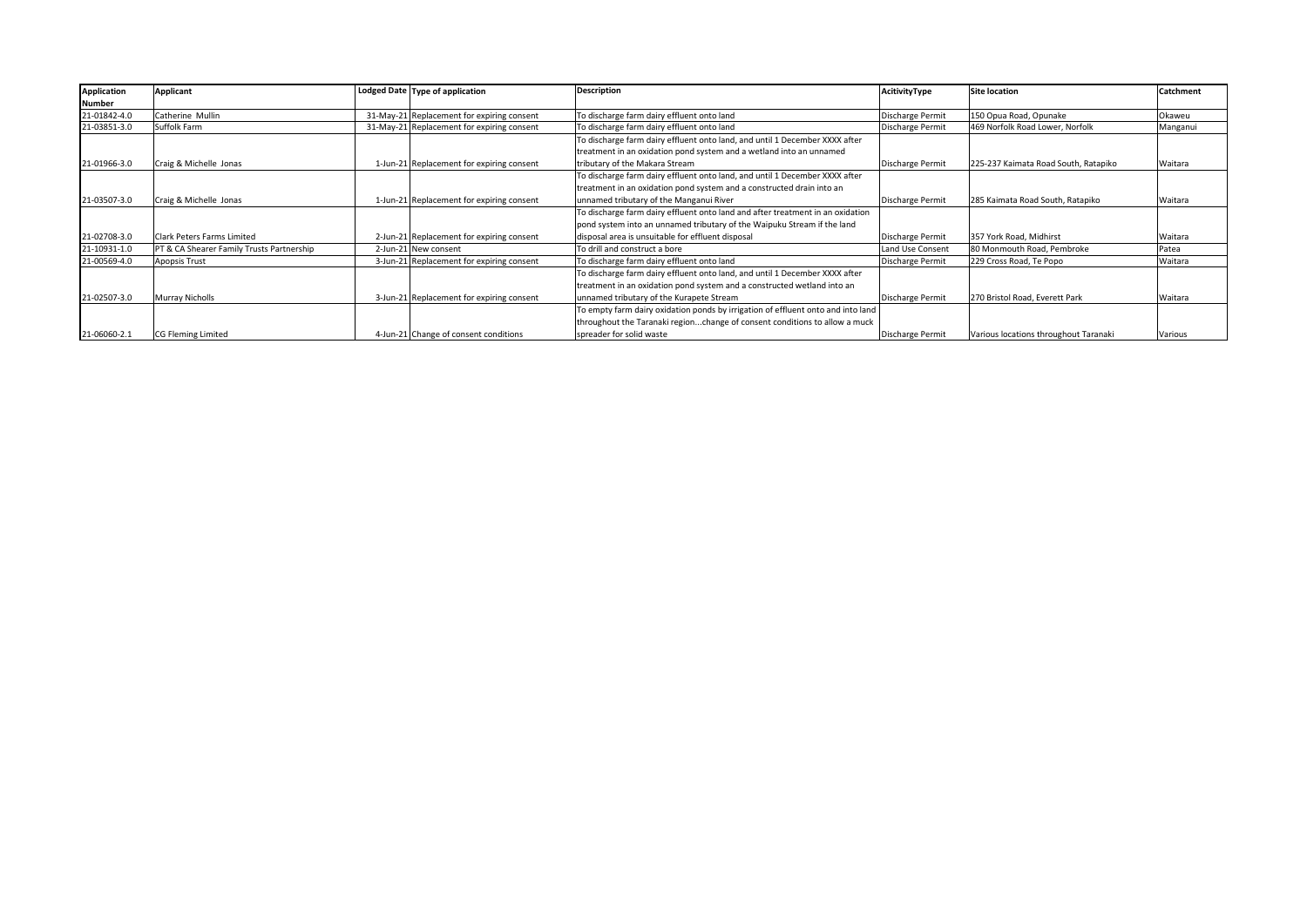| Application   | Applicant                                        | LodgedDate Type of application             | Description                                                                                  | <b>Activity Type</b> | <b>Site location</b>                            | Catchment |
|---------------|--------------------------------------------------|--------------------------------------------|----------------------------------------------------------------------------------------------|----------------------|-------------------------------------------------|-----------|
| <b>Number</b> |                                                  |                                            |                                                                                              |                      |                                                 |           |
|               | 21-01923-3.0 Brett Maurice & Raewyn Maree Sarten | 8-Jun-21 Replacement for expiring consent  | To discharge effluent from a farm dairy onto and into land                                   |                      | Discharge Permit   202 Main North Road, Waitara | Waipapa   |
|               | 21-03562-3.0 Croydon Properties Limited          | 10-Jun-21 Replacement for expiring consent | To discharge farm dairy effluent onto land                                                   |                      | Discharge Permit   116A Croydon Road, Midhirst  | Waitara   |
|               | 21-10932-1.0 The Geden Trust                     | 11-Jun-21 New consent                      | To discharge treated domestic effluent from a wastewater treatment system onto and into land |                      | Discharge Permit   39 Whakapaki Street, Urenui  | Urenui    |